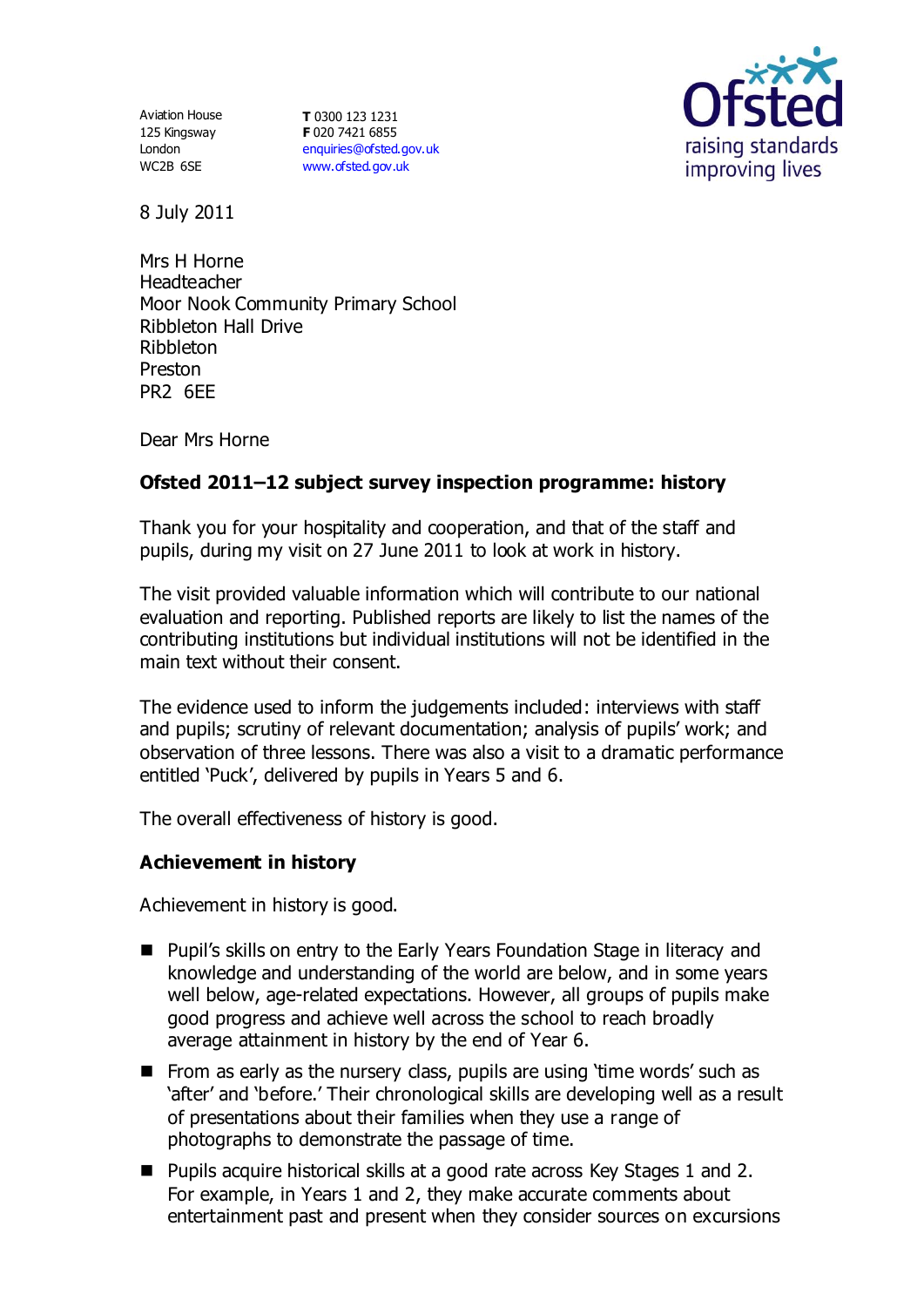to Blackpool in the early 19th century and compare them with recent holiday photographs. By Year 6, pupils interpret and interrogate source material, for example increasingly complex census information on the local area. However, the school recognises that pupils do not always see the links between the different topics that they are studying in relation to change and continuity.

■ Pupils' personal development in history is good and, on occasions, outstanding. They enjoy history, behave well and are generally fully engaged in their learning. They are proud to show their work to visitors and value the opportunities they have to append their photographs onto the large timeline on the corridor.

# **Quality of teaching in history**

The quality of teaching in history is good.

- Teachers have secure subject knowledge and pass onto their pupils their own enjoyment of history. Teachers often join in activities to support the pupils' learning, for example during the impressive dramatic production of 'Puck', when pupils devised their own freeze frames to illustrate a variety of Shakespeare plays.
- $\blacksquare$  Relationships between pupils and, between pupils and the adults who work with them, are positive. Pupils have many opportunities to work in pairs and groups and thus to act as extra learning resources for each other. Pupils are delighted when their peers succeed, such as in an outstanding Reception class lesson, when children listened with rapt attention to the presentations of their peers. Challenge is realistic overall and is demonstrated by sophisticated questioning, which requires pupils to think more deeply about the subject matter. There were some quite perceptive answers in Years 5 and 6 to the question 'Why might there have been no male servants living in the hall at this time?'
- Assessment is good overall and teachers are currently reviewing a variety of initiatives which have been introduced over the past 12 months, such as marking ladders. They recognise that a further development of skills-based assessment is of the essence to ensure focused lesson planning which meets the learning needs of all more closely. Marking is good overall. The best offers pupils detailed advice on how they can improve their work and includes 'I tasks', which are designed to challenge pupils further in their thinking.

## **Quality of the curriculum in history**

The quality of the curriculum in history is good.

- The curriculum ensures that history has a high profile within school and it meets the needs and interests of pupils well. Indeed, many pupils say that history is their favourite subject.
- $\blacksquare$  The history elements of the creative approach to curriculum delivery are founded on a close consideration of how pupils' acquisition of discrete